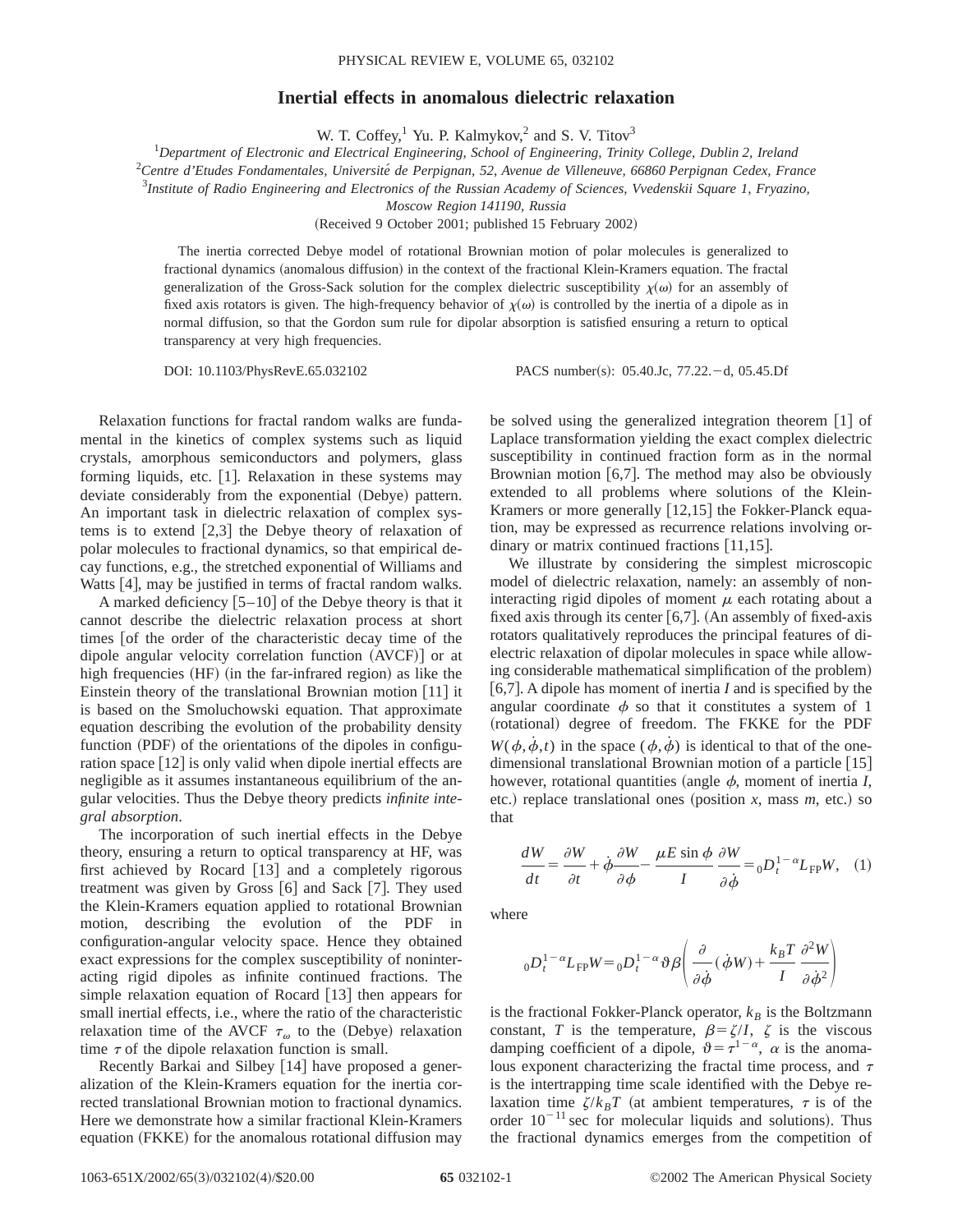Brownian motion events of average duration  $\tau$  interrupted by trapping events whose duration is broadly distributed  $\lceil 1 \rceil$ . In writing Eq.  $(1)$  we assume that a *weak* uniform electric field **E** applied along the initial line is suddenly switched off at time  $t=0$  so that linear response theory  $\lceil 10 \rceil$  may be used to describe the ensuing response. In the absence of  $\mathbf{E}$ , Eq.  $(1)$ describes anomalous diffusion; the value  $\alpha=1$  corresponds to normal diffusion [14]. The operator  $0D_t^{1-\alpha}$  $\equiv (\partial/\partial t)$  <sub>0</sub> $D_t^{-\alpha}$  in Eq. (1) is defined in terms of the convolution (the Riemann-Liouville fractional integral definition)  $|1|,$ 

$$
{}_{0}D_{t}^{-\alpha}W(\phi,t) = \frac{1}{\Gamma(\alpha)} \int_{0}^{t} \frac{W(\phi,t')dt'}{(t-t')^{1-\alpha}},
$$
 (2)

so that the fractional derivative is a type of memory function  $\left[1,5\right]$  or *stosszahlansatz* (collision integral) for the Boltzmann equation underlying the Fokker-Planck equation. We remark that a slowly-decaying power-law kernel in the Riemann-Liouville operator  $(2)$  is typical of memory effects in complex systems. In this context we remark that the operator  $_{0}D_{t}^{1-\alpha}$  in Eq. (1) does not act on  $\dot{\phi}(\partial W/\partial \phi)$  and  $-\mu EI^{-1} \sin \phi(\partial W/\partial \dot{\phi})$  (i.e., the Liouville or conservative terms) in the convective derivative  $\dot{W}$  so that the conventional form of the Boltzmann equation with Fokker-Planck *stosszahlansatz* as modified by  $_{0}D_{t}^{1-\alpha}$  is preserved. If the fractional derivative acts on the convective term, i.e., the conservative part of Eq.  $(1)$ , then nonphysical behavior  $(i.e.,$ infinite integral absorption) of the dielectric absorption coefficient occurs as in the Debye theory of dielectric relaxation  $|5|$ .

We may seek a solution of Eq.  $(1)$  as in normal diffusion as  $[5,11]$ 

$$
W(\phi, \dot{\phi}, t) = e^{-\eta^2 \dot{\phi}^2} \sum_{p=-\infty}^{\infty} \sum_{n=0}^{\infty} c_{p,n}(t) e^{ip\phi} H_n(\eta \dot{\phi}), \quad (3)
$$

where  $\eta = \sqrt{I/2k_BT}$  and the  $H_n(x)$  are the Hermite polynomials [16]. The linearized initial (at  $t=0$ ) PDF is

$$
W(\phi, \dot{\phi}, 0) \approx \frac{1}{2\pi^{3/2}} \eta e^{-\eta^2 \dot{\phi}^2} \left[ 1 + \frac{\mu E}{k_B T} \cos \phi \right].
$$
 (4)

Straightforward manipulation  $[5,10,11]$  of the recurrence relations of the  $H_n$  [16] leads by orthogonality, to a differential recurrence relation for the coefficients  $c_{p,n}(t)$ , which may be written  $[11]$  for the only case of interest (since the linear response is considered), namely,  $p=1$ , viz.,

$$
\frac{d}{dt}c_{1,n}(t) + \frac{i}{2\eta} [2(n+1)c_{1,n+1}(t) + c_{1,n-1}(t)]
$$
  
= 
$$
- {}_{0}D_{t}^{1-\alpha} \vartheta n \beta c_{1,n}(t).
$$
 (5)

On using the integration theorem of Laplace transformation as generalized to fractal calculus  $[1]$ , viz.,

$$
L\{ {}_{0}D_{t}^{1-\alpha}f(t)\} = \begin{cases} s^{1-\alpha}\tilde{f}(s) - D_{t}^{-\alpha}f(t)|_{t=0} & (0 < \alpha < 1), \\ s^{1-\alpha}\tilde{f}(s) & (1 \leq \alpha < 2), \end{cases}
$$

where

$$
\widetilde{f}(s) = L\{f(t)\} = \int_0^\infty e^{-st} f(t) dt,
$$

we have from Eq.  $(5)$ ,

$$
[2\tau s + n\gamma'^{2}(\tau s)^{1-\alpha}] \tilde{c}_{1,n}(s) + i\gamma' [2(n+1)\tilde{c}_{1,n+1}(s) + \tilde{c}_{1,n-1}(s)] = c_{1,n}(0).
$$
 (6)

Here  $\gamma' = \tau/\eta = \zeta \sqrt{2/Ik_BT}$  is the inertial effects parameter. Noting the initial condition, Eq. (4), all the  $c_{1n}(0)$  in Eq. (6) will vanish with the exception  $n=0$ . Furthermore Eq.  $(6)$  is an example of how using the Laplace integration theorem above, all recurrence relations associated with the Brownian motion may be generalized to fractional dynamics. The normalized complex susceptibility  $\hat{\chi}(\omega) = \hat{\chi}'(\omega) - i\hat{\chi}''(\omega)$  is given by linear response theory as  $[10]$ 

$$
\hat{\chi}(\omega) = \frac{\chi(\omega)}{\chi'(0)} = 1 - i\omega \frac{\tilde{c}_{1,0}(i\omega)}{c_{1,0}(0)},\tag{7}
$$

where  $\chi'(0) = \mu^2 N/(2k_BT)$  and *N* is the number of dipoles per unit volume. [We remark that  $\tilde{c}_{1,0}(s)$  also yields the Laplace transform of the characteristic function of the configuration space PDF.#

Equation  $(6)$ , which is a three term algebraic recurrence relation for the  $\tilde{c}_{1,n}(s)$ , can be solved in terms of continued fractions  $[11]$  then yielding the generalization of the familiar Gross-Sack result  $[6,7]$  for a fixed axis rotator to fractional relaxation, namely,

$$
\hat{\chi}(\omega)
$$

$$
= 1 - \frac{B(i\omega\tau)^{\sigma}}{B}
$$
  

$$
B(i\omega\tau)^{\sigma} + \frac{2B}{1 + B(i\omega\tau)^{\sigma} + \frac{2B}{2 + B(i\omega\tau)^{\sigma} + \frac{3B}{3 + \cdots}}}
$$
  
(8)

where  $\sigma = 2 - \alpha$  and  $B = 2\gamma^{r-2}(i\omega\tau)^{2(\alpha-1)}$ . Equation (8), in turn, can be expressed in terms of the confluent hypergeometric (Kummer) function  $M(a,b,z)$  [16], viz.,

$$
\hat{\chi}(\omega) = 1 - \frac{(i\,\tau\omega)^{\sigma}}{1 + (i\,\tau\omega)^{\sigma}} M(1, 1 + B[\,1 + (i\,\tau\omega)^{\sigma}], B). \tag{9}
$$

Equation  $(9)$  can readily be derived by comparing Eq.  $(8)$ with the continued fraction

$$
\frac{M(a,b,z)}{(b-1)M(a-1,b-1,z)} = \frac{1}{b-1-z+\frac{az}{b-z+\frac{(a+1)z}{b+1-z+\cdots}}},\tag{10}
$$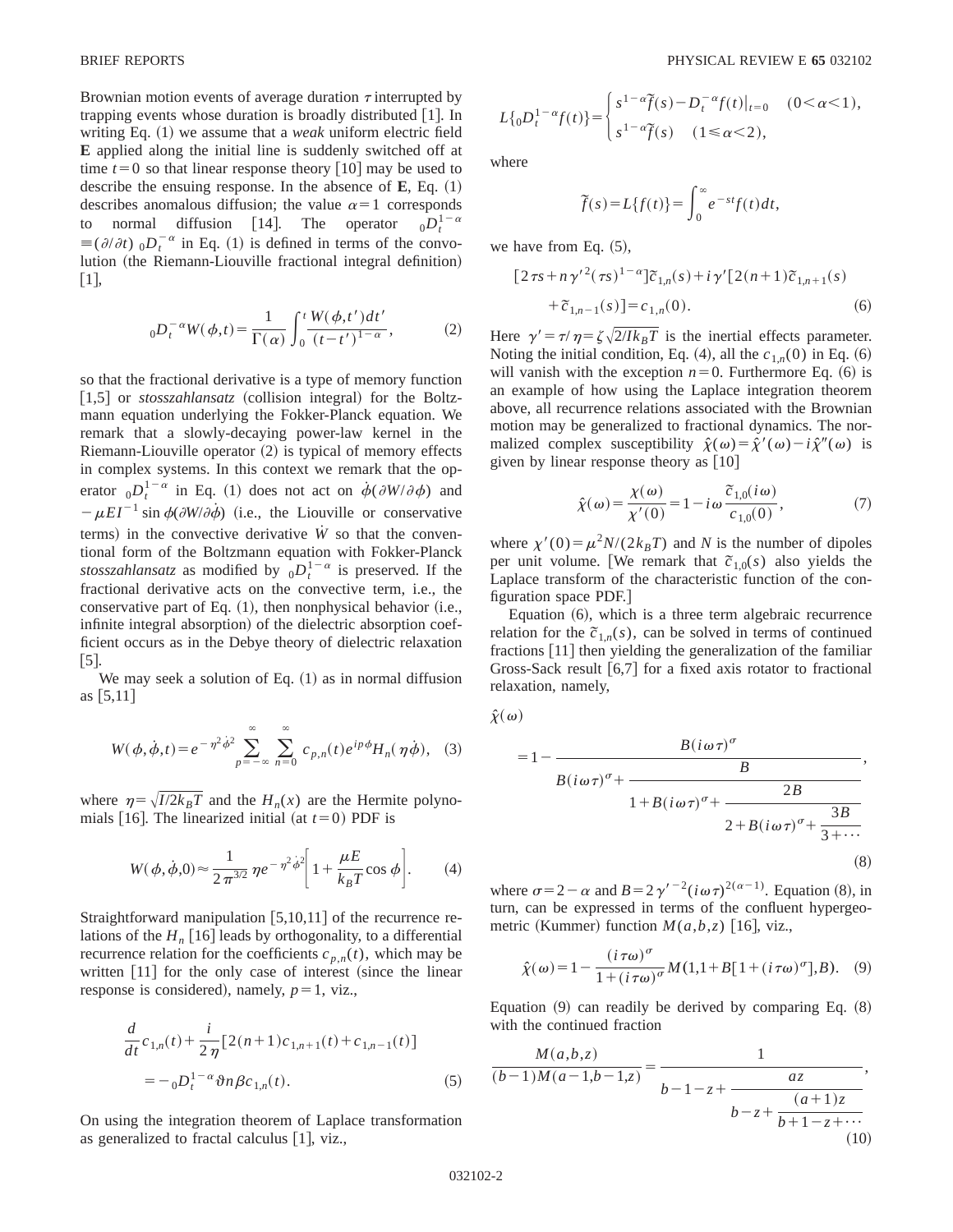

FIG. 1. Dielectric loss spectra  $\hat{\chi}''(\omega)$  for  $\gamma' = 10$  and various values of  $\alpha$ :  $\alpha$ =0.25 (curves 1 and 1'),  $\alpha$ =0.5 (2,2'),  $\alpha$ =1 (3, 3'), and  $\alpha = 1.5$  (4,4'). Solid lines (1, 2, 3, and 4), Eq. (9); crosses  $(1', 2', 3',$  and 4'), Eq.  $(12)$ ; filled circles, Eq.  $(14)$ .

with  $a=1$ ,  $z=B$ , and  $b=1+B[1+(i\tau\omega)^{\sigma}]$  and by noting that  $M(0,b-1,z)=1$  [16]. The continued fraction (10) can be obtained from the known recurrence relation  $[16]$ 

$$
b(1-b+z)M(a,b,z) - a z M(a+1,b+1,z) + b(b-1)
$$
  
× $M(a-1,b-1,z) = 0.$ 

We remark that  $M(1,1+b,z) = bz^{-b}e^{z}\gamma(b,z)$ , where  $\gamma(b,z) = \int_0^z e^{-t} t^{b-1} dt$  is the incomplete gamma function  $\lceil 16 \rceil$ .

For  $\sigma=1$ , Eq. (9) can be reduced to Sack's result [Eq.  $(3.19c)$  of Ref. [7]]. In the high damping limit ( $\gamma \ge 1$ ), Eq.  $(9)$  can be simplified yielding the generalization [3,4] to fractional dynamics of the Rocard  $|9,13|$  equation, namely,

$$
\hat{\chi}(\omega) = \frac{1}{1 + (i\omega\tau)^{\sigma} - 2(\omega\tau/\gamma')^2}.
$$
 (11)

On neglecting inertial effects ( $\gamma' \rightarrow \infty$ ), Eq. (9) becomes

$$
\hat{\chi}(\omega) = 1/[1 + (i\omega\tau)^{\sigma}], \qquad (12)
$$

i.e., the result previously proposed from empirical considerations [4]. For  $\sigma$  = 1, Eq. (12) reduces to the Debye equation.

Dielectric loss spectra  $\hat{\chi}''(\omega)$  versus  $\log_{10}(\omega \eta)$ , for various values of  $\alpha$  and  $\gamma'$  are shown in Figs. 1–3. It is apparent that the spectral parameters (the characteristic frequency, the half-width, the shape) strongly depend on both  $\alpha$  (which pertains to the velocity space) and  $\gamma'$ . Moreover the HF behavior of  $\hat{\chi}^{\prime\prime}(\omega)$  is *entirely determined* by the inertia of system. It is apparent just as in Brownian dynamics that inertial effects produce a much more rapid fall off of  $\hat{\chi}''(\omega)$  at HF. Thus the Gordon sum rule for the dipole integral absorption of one-dimensional rotators  $[5]$ , viz.,

$$
\int_0^\infty \omega \chi''(\omega) d\omega = (\pi N \mu^2)/(4I),\tag{13}
$$



FIG. 2. Dielectric loss spectra  $\hat{\chi}''(\omega)$  for  $\alpha=0.5$  (enhanced diffusion) and various values of  $\gamma'$ :  $\gamma' = 10^4$  (curves 1 and 1'),  $\gamma'$  $=10^3$  (2,2'),  $\gamma' = 10^2$  (3,3'),  $\gamma' = 10$  (4,4'), and  $\gamma' = 1$  (5,5'). Solid lines  $(1, 2, 3, 4, \text{ and } 5)$ , Eq.  $(9)$ ; crosses  $(1', 2', 3', 4', \text{ and } 5)$  $5'$ ), Eq.  $(12)$ ; filled circles, Eq.  $(14)$ .

is satisfied. It is significant that the right-hand side of Eq.  $(13)$  is determined by molecular parameters only and does not depend on temperature. Such behavior is quite unlike that resulting from the hypothesis that the fractional derivative acts on the convective term leading always  $[17]$  to infinite integral absorption as in the Debye (excluding inertial effects) and Van Vleck-Weisskopf kinetic models  $[6,7,18]$ . Moreover, it is apparent from Figs. 1 and 3 assuming that Eq.  $(1)$  also describes subdiffusion in configuration space (that is,  $\sigma$ <1 or 2> $\alpha$ >1), then Eq. (9) also provides a physically acceptable description of the loss spectrum. Here, in the high damping limit ( $\gamma$ <sup>'</sup> $\gg$ 1), the low-frequency part of  $\hat{\chi}^{\prime\prime}(\omega)$ may be approximated by the modified Debye Eq.  $(12)$ . For  $\alpha$ <1 corresponding to  $\sigma$ >1 (enhanced diffusion in configuration space), the low-frequency behavior of  $\hat{\chi}^{\prime\prime}(\omega)$  is similar (see Figs. 1 and 3) to that of the dielectric loss  $\hat{\chi}_{FR}^{"}(\omega)$  in the free rotation limit ( $\zeta=0$ ), which is given by [6,7]

$$
\hat{\chi}_{\text{FR}}''(\omega) = \sqrt{\pi} \,\eta \omega e^{-\eta^2 \omega^2}.\tag{14}
$$



FIG. 3. The same as in Fig. 2 for  $\alpha=1.5$  (subdiffusion).